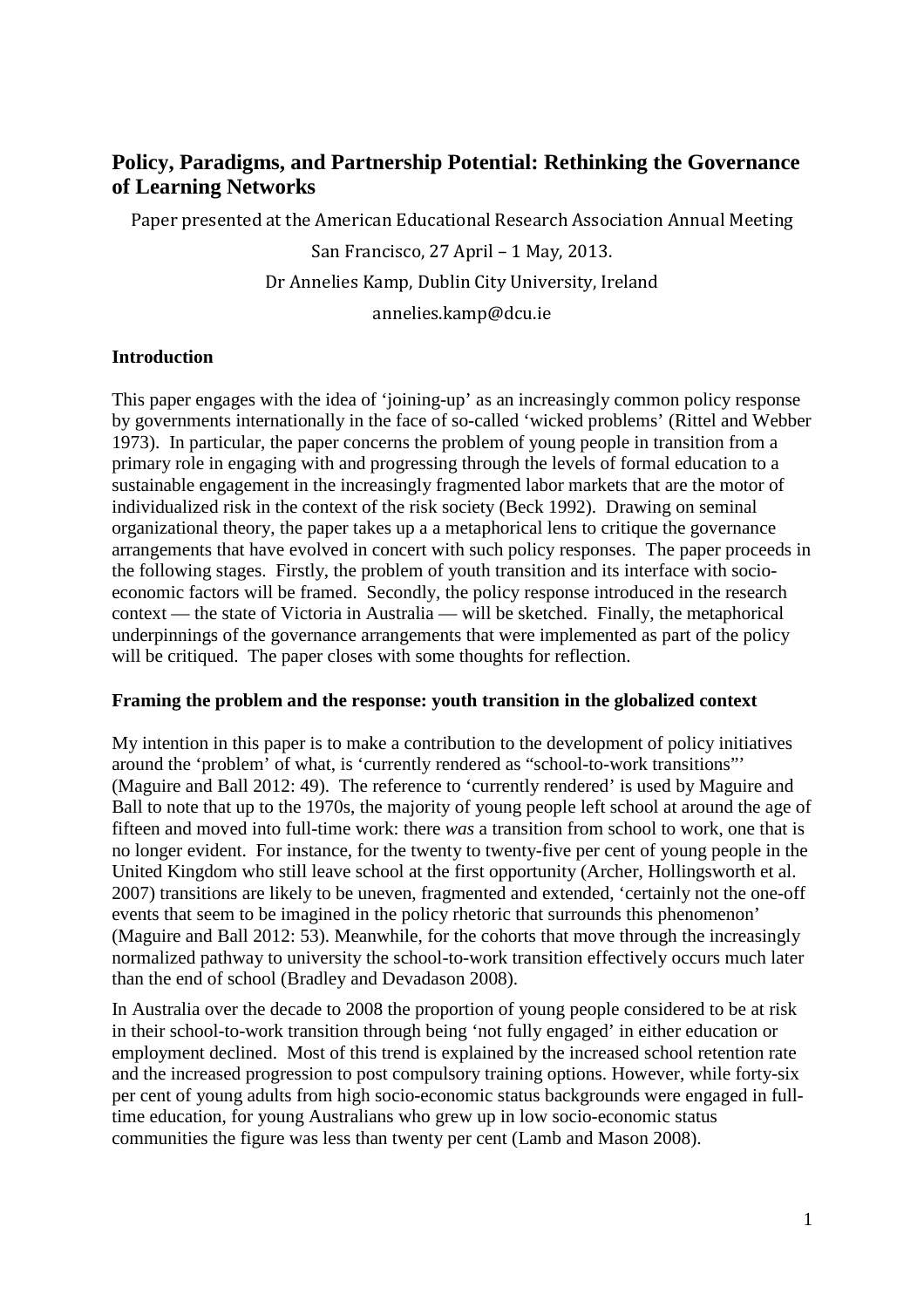For those young people who were not engaged in full-time education of some description, there is little argument around their perilous position in transition to first-time employment in the context that has evolved in the wake of the 2008-09 Global Financial Crisis (GFC) (OECD 2012). Even in the relatively sheltered shores of Australia the unemployment rate for fifteen to nineteen year olds was nearly seventeen per cent, three times higher than for all adults (Robinson and Lamb 2012). While the scale of swings in youth unemployment rates are influenced by the high levels of full-time education participation rates of young people as a group (O'Higgins 2012), the emergence of, and fallout from, the GFC saw millions of young people who at best wished to work, and at worst were desperate to work, unemployed. Furthermore Australian trends echoed those in other contexts: a significant percentage of young people were deemed to be at risk of unemployment because of multiple disadvantage (tending to lack a diploma, coming from an immigrant/minority background and/or living in disadvantaged/rural/remote neighbourhoods) or because they struggled – despite having gained senior school credentials – to access any kind of stable employment (Scarpetta et al. 2010).

However, governmental responses to concerns about young people, and in particular young people deemed to be at risk, in transition to some form of sustainable engagement in the labour force were, at least in Australia, in place long before the current crisis swept around the globe. In 2001, the findings of a Ministerial Review commissioned by the then newlyelected Labor government in the state of Victoria suggested that youth in transition from education to employment faced persistent and severe difficulties unknown to previous generations. These problems were frequently concentrated in particular groups and regions: those that were socially disadvantaged. The Report's authors argued that these 'joined-up' problems demanded 'joined-up solutions': a 'whole-of-government' and 'whole-ofcommunity' response (Kirby 2000). In a phased process, thirty-one Local Learning and Employment Networks – or LLEN as they came to be known – were implemented with the initial focus placed on regions that could demonstrate existing strong networks where community had organically come together to meet the needs of youth. Originally funded with AUD400,000 per year for a three-year period, LLEN were established as Incorporated Associations, a status that was proposed to enhance their ability to collaborate beyond the boundaries that constrain innovation in government funded and administered structures of post-compulsory education, training and employment. It was noted that LLEN would have implications for the way that governance worked, fostering a move towards an enabling, rather than 'administering' state (Pierre 2000).

Ten years on and LLEN have become an established component of the policy landscape, not only surviving long beyond that initial three years in the state of Victoria but also becoming something of a template for the Australian federal National Partnership on Youth Attainment and Transitions (Department for Education Employment and Workplace Relations 2009). The tensions and challenges of that decade in Victoria are not the focus of this paper and can be reviewed elsewhere (Kamp 2005; 2009; 2012; Robinson and Keating 2005; Seddon, Clemans et al. 2005) as can the international literature that highlights the distance between rhetoric and practice in realizing the potential of networks as one form of 'joining-up' (Allen 2003; Billet, Ovens et al. 2007; Considine 2002; Geddes 2006; McCarthy, Miller et al. 2004; Tett 2005). In this paper my intention is to propose an argument that the distance between policy and rhetoric in Victoria reflected the paradigmatic misalignment between the policy agenda itself and the governance arrangements put in place to support it. Given the particular 'wickedness' of youth transitions in the context of globalization, and now the Great Recession with all its constraints, this kind of compromise in the implementation of a promising policy response in support of young people is of more than just academic interest.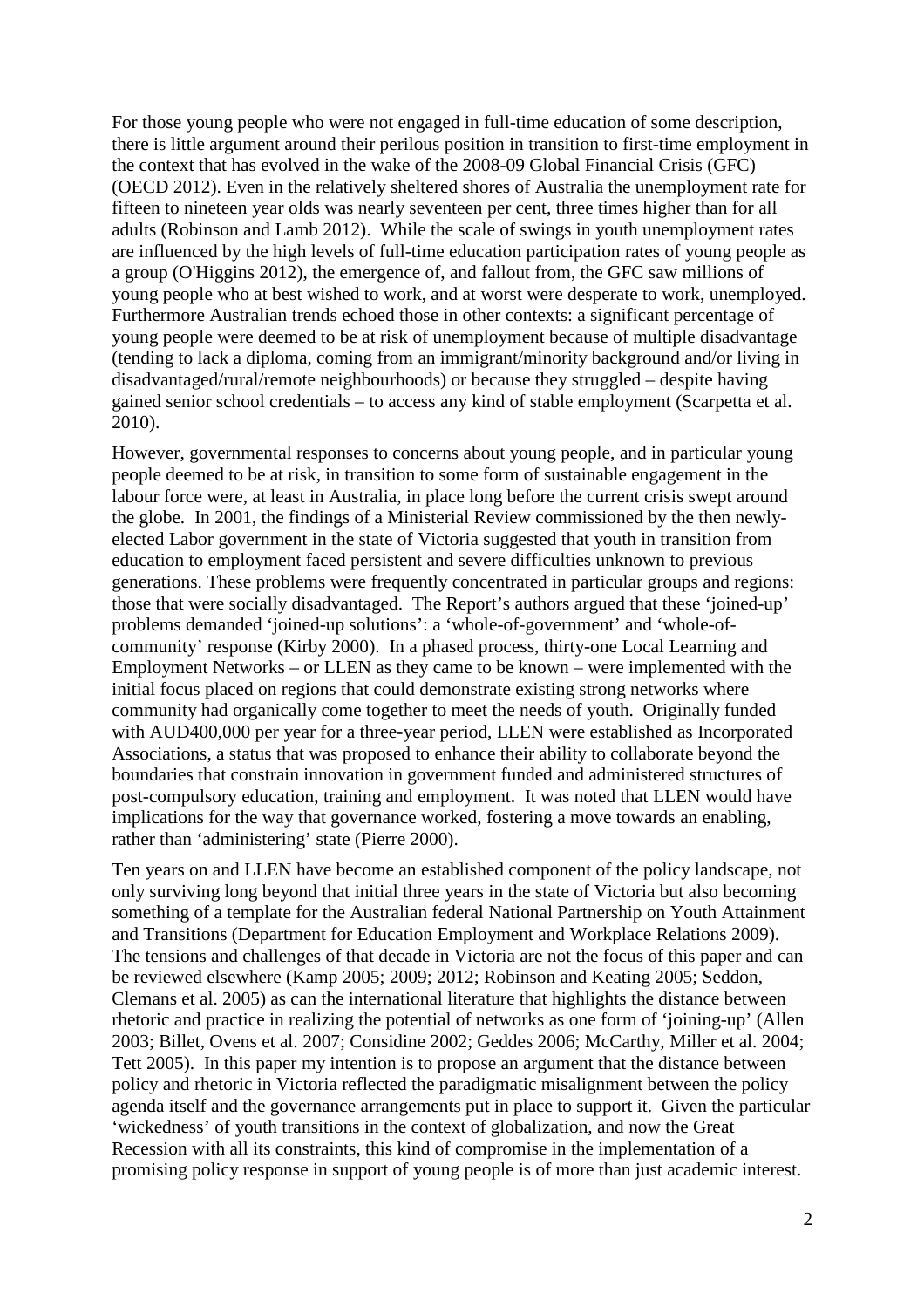Before moving on to tease out that argument I wish to briefly outline the research that underpins the ideas presented in this paper and it is to that task that I now turn.

# **The research: A study of the Geelong Local Learning and Employment Network**

The argument I am constructing in this paper draws on a longitudinal, ethnographic case study funded by the Australian Research Council (ARC) and undertaken from 2003-2006 in Geelong, the second most populous city of the state of Victoria in the south-east corner of Australia. Geographically the smallest mainland state, Victoria is also Australia's most densely-populated state with most residents concentrated in the area surrounding Port Phillip, including the capital and largest city, Melbourne. If you take to the six-lane highway that ribbons out of Melbourne and head some seventy-five kilometres south toward the Bellarine Peninsula you will find yourself driving through flat brown marshlands that ultimately bring you to the city of Geelong. Given the physical landscape with the expansive Port Phillip to the north and Bass Strait – the body of ocean that separates Victoria from the southernmost state of Tasmania – to the south the region nestles in a natural and highly identifiable enclave. Resident population in the broader Geelong region in 2010 was just over 290,000 (www.geelongaustralia.com.au). Within the region, the population profile differs by location and while Geelong is known for its pockets of advantage – being home to a number of prestigious private schools in the leafy suburbs – social disadvantage persists in some suburbs with the highest and lowest socio-economic index scores ranging from nearly nine per cent above to over nine per cent below the national average (www.g21.com.au). For those who occupy 'working class Geelong' the impact of globalization and the collapse of the traditional manufacturing industry profoundly affected employment opportunities, particularly for young people looking to gain an entry into sustainable work. In this context, community often came together to 'look after its own' and it was the presence of these organic, community networks that would be both supported and developed with the advent of LLEN,

In May 2003 I became involved as a participant observer in the Geelong LLEN. The nature of this participation ebbed and flowed but, for the most part, I was a full observer becoming, over time, accepted as being always present but silent. Throughout my time in the field, with the generous consent of the LLEN Committee of Management, I attended their monthly meetings and a wide range of Working Committee meetings and stakeholder fora. I regularly met with the Executive Officer of the LLEN (these unstructured interviews occurred every two or three weeks over a number of years) and I also undertook semi-structured interviews with a number of LLEN stakeholders. Throughout the period in the field, I maintained a reflective journal of my observations and reactions. Clearly, there is a methodological tension in undertaking a case study of a network: case studies are by their nature bounded. I resolved this methodological tension by writing the work in two parts: the first focused on the formation of the bounded LLEN-entity with which the government, through the Department of Education, entered into an agreement over the terms for provision of government funding; the second focused on the operation of the unbounded LLEN. In exploring this more fluid aspect of the case, I used a weaving metaphor to enable me to portray a range of 'instances in action' on a series of small 'looms'. The resulting data was analysed using a range of theoretical perspectives including Deleuze (1987), Bourdieu (1986) and Foucault (1977) as well as drawing in concepts of action research (McTaggart 1991). In this paper I am taking up seminal organizational theory to explore the paradigmatic alignment of the networking policy and its governance arrangements.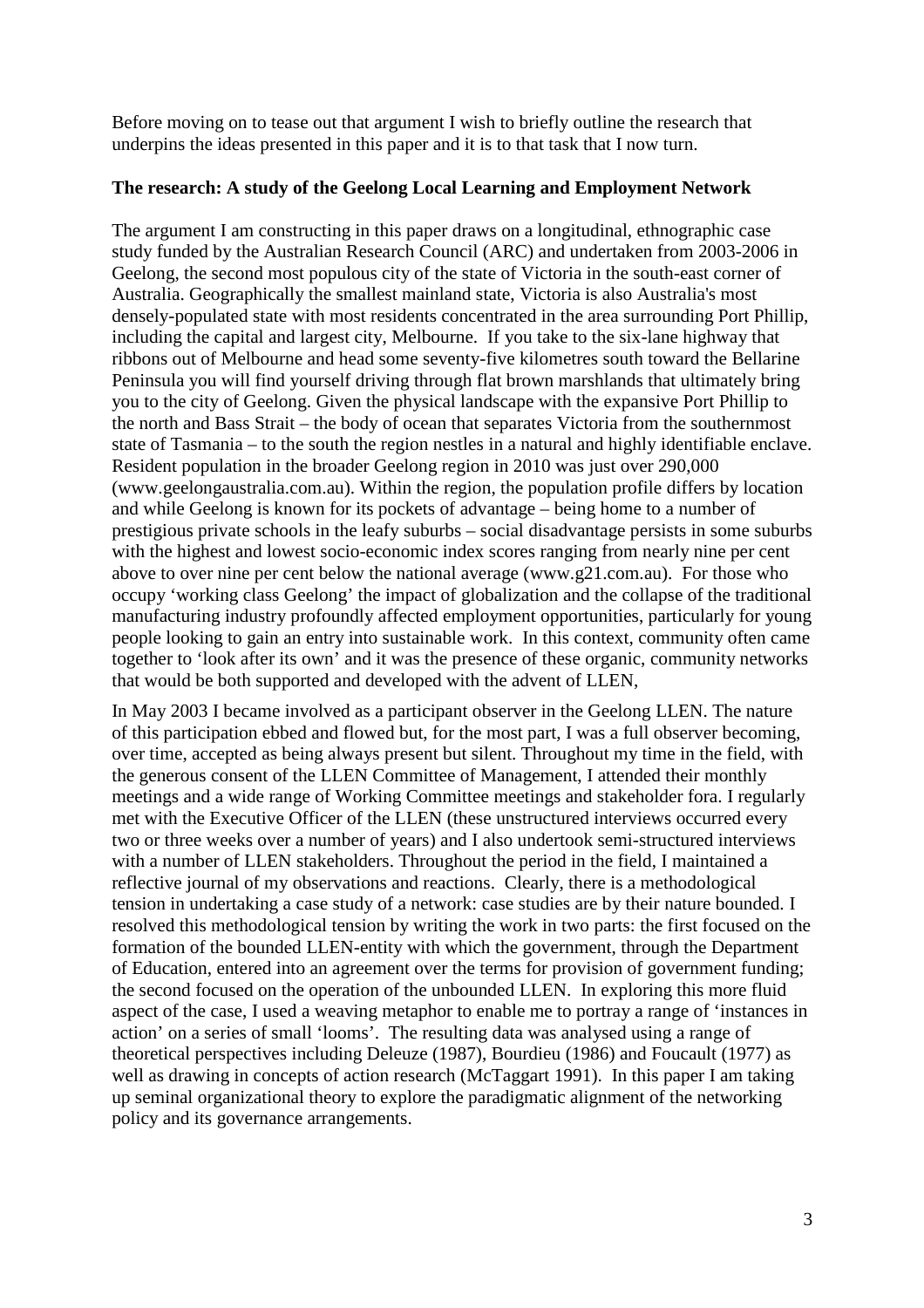#### **The mode of enquiry: moving through metaphors in pursuit of the enabling state**

Governance is the act of governing and of being governed. Governance is control by arbitrary or constitutional authority. It involves the exercise of knowledge as well as power and usually involves systematic authority. To govern is to have authority and the power to impose policy. To govern is to administer affairs, regulate, influence, steer and set standards. Committees of Management are governing bodies which are themselves governed by virtue of the context in which they are established and operate. (Department of Education Employment and Training 2001: p.1)

As Higham and Yeomans (2010: 382) suggest there is now a 'global ubiquity of partnership and collaboration as a policy trend'. Yet the policy literature is diffuse and overlapping with 'unspecified notions of "partnership"' (Lumby and Morrison 2006: 323) burgeoning as the public sector grapples with increasingly complex and interrelated problems. At the same time, forms and processes of governance are also changing. From the late 1980s research points to a change from the language of 'governing' to a focus on 'enabling' in the development and management of public services. This shift responds to a growing appreciation that effective problem solving in the global context involved cooperative efforts (Giddens 2002); it involves dependency on others to develop policy and convert it into action (Kickert, Klijn et al. 1997; OECD 2004). This 'enabling' demanded a shift away from the central-steering perspective argued to be incapable of meeting the complexity of the new order (Heckscher 1994; Pollitt and Bouchaert 2004). It also involved a shift from the traditional, bureaucratic approach to public administration and towards 'new public management' (NPM) (Hood 1991; Kirkpatrick, Ackroyd et al. 2005; Pollitt 1993) of which Australia, along with the United Kingdom and New Zealand, were exemplars (O'Flynn 2007).

The quote presented above is taken from the Guide that was issued to all LLEN early in the initiative; its tone gives some indication of the dominant governance discourse of the Department at the time LLEN were implemented Victoria, one that derives from a machinic metaphor. Before we proceed further, I need to create a warrant for my use of metaphor in this paper. Metaphorical thinking has become a popular way of gaining multi-dimensional insights into the workings of organizations and how they do, or don't, successfully engage with the challenges they encounter (Morgan 1980). The idea is that, in identifying the habitual, or dominant, metaphors and paradigms which underpin our thinking and acting, awareness of other understandings becomes possible. This, in turn, opens up the potential for creative action. If metaphorical thinking can prove its worth in organizational settings, I am suggesting it has a contribution to make when we are concerned with systemic change to be achieved by way of completely intangible organizational forms such as networks that work between organizational entities.

Two metaphors have dominated organizational theory: the machine and the organism. Both are 'rational' forms of organization, able to be deliberately created but occupying the opposing ends of the management continuum (Burns and Stalker 1961). The machine is the dominant metaphor of classical management theory and bureaucracy that evolved in the context of the industrial revolutions of the late eighteenth century onwards (Fayol 1949; Taylor 1911; Weber 1948). Bureaucracy commonly refers to all public administration and, as Olsen (2005) notes, has often come to be used as a pejorative label that directs attention to its machinic heritage: it focuses on 'precision, speed, knowledge of the files, continuity, discretion, unity, strict subordination, reduction of friction and material and personal costs ... raised to the optimum point' (Roth and Wittich 1978: 973). Governance processes that derive from this metaphor work well in stable, closed environments where the goal is to reach pre-conceived ends as efficiently as possible. Yet, as we have explored, the take up of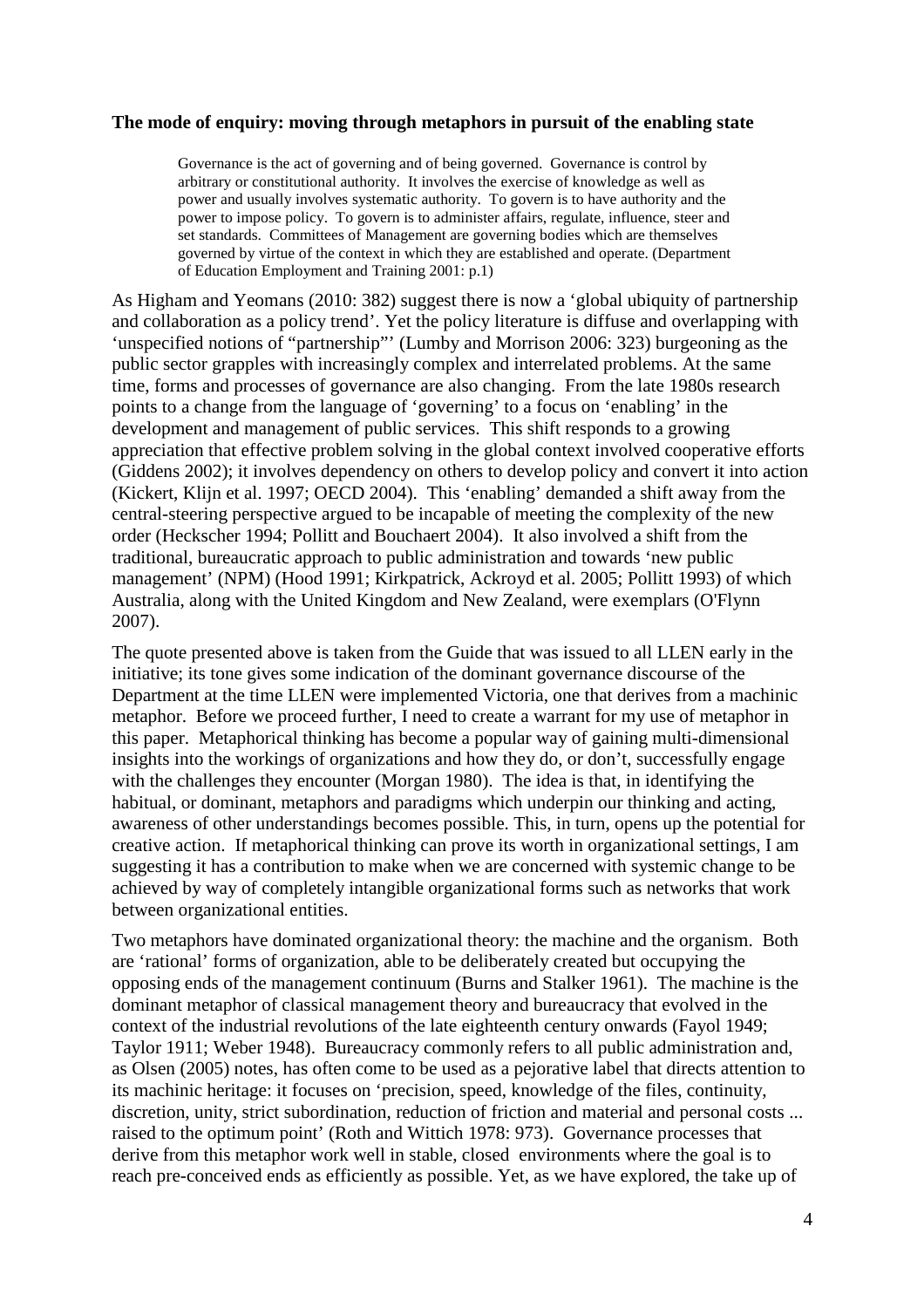'joined-up' initiatives has burgeoned in a context were pre-conceived ends are no longer appropriate – in the face of wicked problems both the problem itself and what might be its solution are often unclear or transitory; often both ends and means appear in the process of experimentation that draws in multiple stakeholders. As Weber (1920/2011) noted for all its benefits, the kind of mechanization of human life that is emblematic of bureaucracy potentially erodes the spirit and the capacity for spontaneous action.

As to the organism metaphor, it draws attention to differentiated yet mutually connected, dependent parts constituted to share a common life (Morgan 1980: 614). The emphasis here is on 'contingency': how survival of an organization is dependent on both goodness of fit with its environment and processes of internal coherence. Under this metaphor, strict subordination and obedience give way to passion and shared belief in the organizational goal. In this way, the metaphor highlights the need for organizations had to be viewed as cooperative systems (Burns and Stalker 1961). The take-up in a range of policy contexts of network initiatives is a shift in metaphor from a pre-determined, mechanistic approach to established programme provision to a more organic approach where local communities come together in new and evolving ways that, it is hoped, will better respond to the more complex needs including those of youth moving into, out of and around education, training and employment in the context of the risk society. Yet while there may now be an increasing contingency approach at programme level, contingency thinking must also extend to governance structures (Bradshaw 2009) and it is here that the fracture in the policy agenda in LLEN as one example is clearly evident.

## **Governance and paradigmatic change: moving beyond the machine**

Bureaucracy and traditional administrative management depend on hierarchically imposed rules, founded upon Weber's rational-legal authority as a means of control. In organizational theory, the division of labour focuses on the separation of thinking and doing: on management issuing commands and workers responding to and enacting those commands. This is a fundamental characteristic of forms of governance underpinned by the machine metaphor (Littler 1982). In the context of the LLEN, the division of labour focuses on the right of the Department of Education as contract manager to 'call the shots', articulated through a Performance Agreement, and for each LLEN to respond to and enact the Performance Agreement with their performance measured and monitored through technologies associated with New Public Management (NPM): an ideological shift towards individualism and market forces, the take up of private sector styles of management practice and metrics-based performance measurement (Hood 1991; Pierre 2000; Rhodes 1996).

Not only were LLEN to facilitate a new approach to whole-of government, whole-ofcommunity practice, there was also an awareness that, potentially, they were a mechanism to improve governance (Robinson and Keating 2005: 25). Yet in the decade that has passed since LLEN were initiated, with all the success that was attributed to the policy agenda (Robinson and Keating 2004; Victorian Learning and Employment Skills Commission 2002; 2005), the realization of this opportunity for LLEN to improve governance is far from apparent. Indeed, the capture of NPM – an approach which, no less than traditional public administration, derives from the machine metaphor – has only strengthened through that time. Thus, while the wide-ranging programme initiatives introduced by Australian Labor back in 2001 derived from an organic metaphor, the governance arrangements remained, and continue to remain, framed by a mechanistic metaphor.

In our research team for the ARC research project we considered LLEN as complex sets of social practices demanding a new network sociality (Wittel 2001). We recognised that this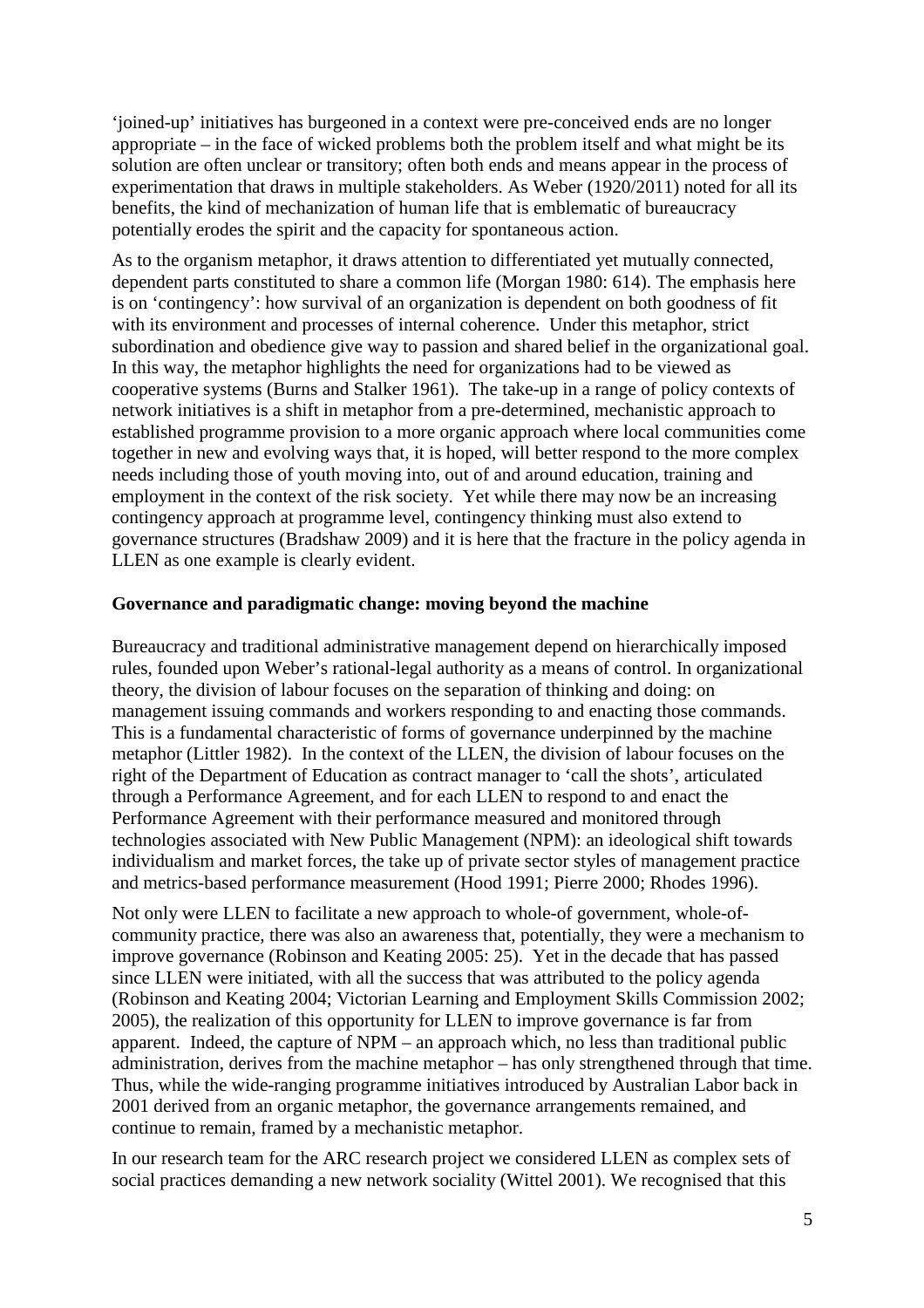new form of sociality would be one that post-compulsory actors would need to learn in order to function in ways that would enable the policy aspirations for networks to be achieved. The retention of managerial technologies associated with NPM suggest the implications of this new form of networking seemed, in our research, to be missed by government and in some instances by LLEN themselves. On implementation, some of the other Victorian LLEN actively enhanced the existing 'intuitive' networks that derive from a community-based sociality (Sennett 1998), working to establish themselves as 'the' node in regard to the education, training and employment for youth in transition in their region. For instance, one LLEN established a one-stop-shop, another used the small amount of discretionary funding the LLEN had in the initial years for a badged vehicle to draw attention to the network. The Geelong LLEN's approach was the antithesis of this with the idea being that everything the LLEN did would be to reinforce the awareness that the network was not the LLEN, its office or its (small) staff. Rather, it was the community who connected with it and built capacity in the process. The LLEN office never had a high-profile and never promoted itself; it worked as a fluid, underground support in a space of flows (Castells 2000). This brought its own difficulties: in a context of increasing accountability invisibility – a focus on 'smoothing' flows across boundaries – was difficult to justify to those who held the purse strings and were bound by pre-existing accountability technologies.

Here, given the limits of space, I wish to include just one example of how this plays out on the ground. During 2004 the government's Community Cabinet was scheduled to occur within the Geelong LLEN region. The Community Cabinet was a long-standing tradition within the Victorian government in which the Cabinet is conducted in the community to allow community participation. However, it is also widely recognised as a promotional opportunity in that Ministers can invite the media to showcase ministerial visits to key projects. In September the LLEN was contacted to provide a list of activities that would be appropriate for the participation of the Minister during the Geelong Community Cabinet. In the following days, the tension between the organic metaphor that was dominant in the operation of the Geelong LLEN and the machinic metaphor that was dominant in the operation of the Department in governing the LLEN was laid bare. The LLEN focused on the space of flows, the 'underground' work of relationship and capacity building in its pursuit of an emerging post compulsory education, training and employment sector. It could not roll-out a series of activities that it had funded where there were young people that the Minister could see, and be seen with. When advised of this inability to provide activities for the Minister, the Department advised they would be reporting a 'nil response'. This was strongly refuted by the LLEN Executive given its implication that the network was failing to deliver. The response of the Department to this objection by the LLEN, as relayed to me by the Executive Officer was

> Look at it from our point of view. They are coming down to a Community Cabinet. We have funded that LLEN down there for three years. If there is nothing for you to show about what difference that has made, what does that say?

In the ensuing days as a resolution was sought, the LLEN reiterated their approach. They noted the words of the Minister in her speech to an early LLEN Conference where she had noted

> The government has put the resources in your hands – now it is up to you to use them effectively to come up with something different. (Minister of Education and Training 2003: 1)

For the Geelong LLEN, this 'something different' was to work in the space of flows, to pursue new imagineries of how existing actants – be they teachers, programmes, policy documents, employers, strategic plans and so on – could join-up, learn, build capacity to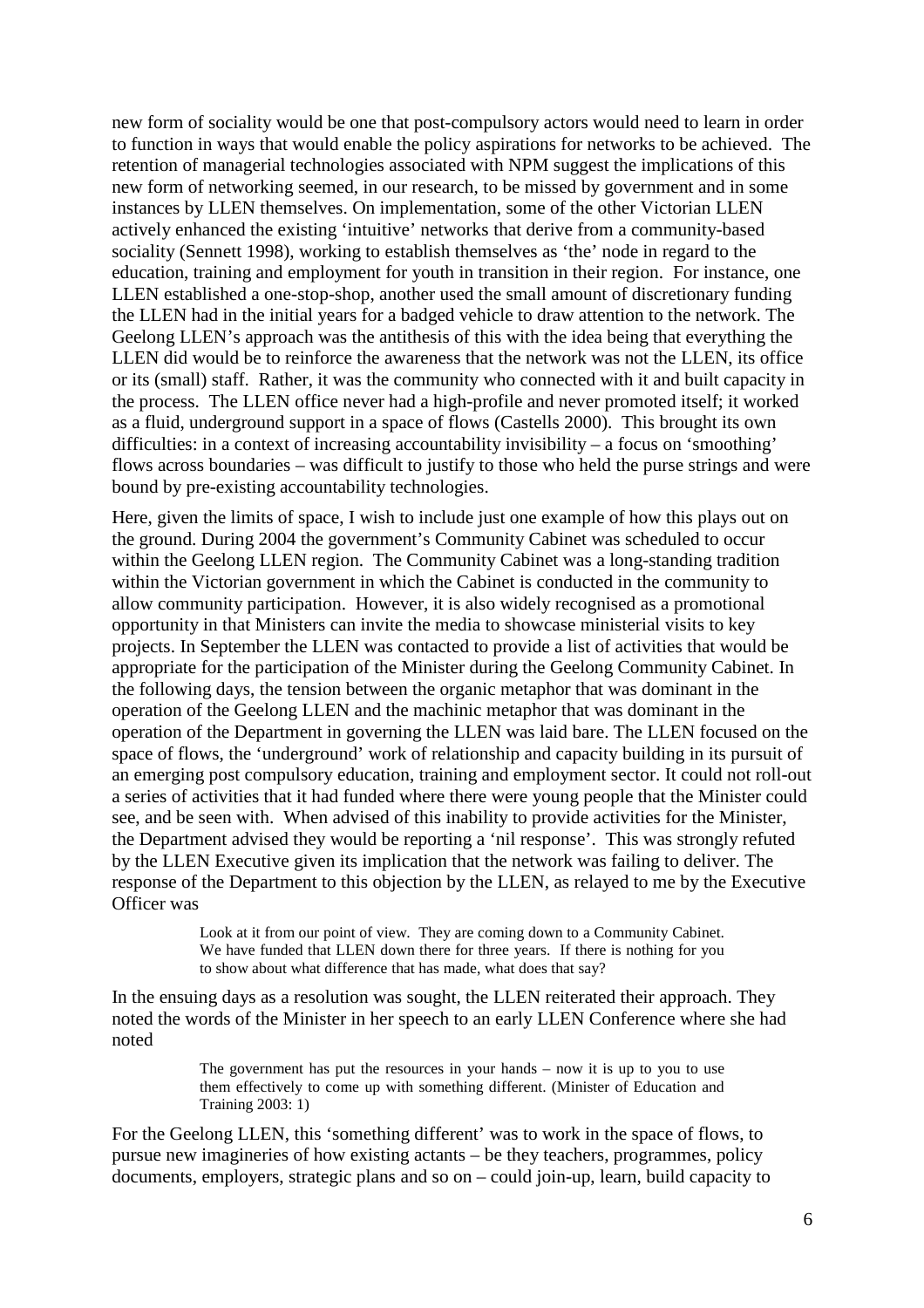support young people to better navigate the spaces of the risk society. In the three years referred to by the Department these 'something differents' included developing bridging and linking networks to initiate innovative education programmes, developing seven processes to enhance the workplace learning and transition activities by schools, a dozen action research projects, a series of events and projects around career choice (for both teachers and young people), the implementation of the new senior secondary school qualification (mandatory for all LLEN), communications strategies including the development of online databases on youth employment opportunities, involvement in strategic initiatives with the City of Geelong including leading the Lifelong Learning Pillar of the G21 Alliance (www.g21.com.au), five major research projects in conjunction with Deakin University, capacity building and professional development activities for employers and schools, and hosting three strategic conferences and fora (as well as presenting at conferences hosted by others)<sup>1</sup>. None of these activities was able to meet the criteria established by the Department. The Executive Officer reported that when she reiterated the approach of the network and why a funded activity for young people could not be made to appear she was advised 'That is the line you have been playing for three years ... the Minister is going to want to know, all the funding for three years, what is the LLEN doing'.

The accountability and reporting framework of the LLEN initiative has, from the beginning and throughout subsequent years, derived from a machinic metaphor, privileging measures that foster performativity (Ball 2000) – measures necessary to function within the established accountability regime – over the kinds of measures that would have supported the broader policy agenda (Seddon, Clemans et al. 2005). In 2004 McCarthy, Miller and Skidmore in asking the question 'who governs in an interconnected world', noted that institutions such as the Department are 'not programmed to understand' networks: while they have been embraced by governments the significance of network perspectives has not been grasped, a 'governance gap' remains and their potential has not been harnessed (McCarthy, Miller et al. 2004: 12).

## **Significance**

 $\overline{a}$ 

Hence the challenge for governments intending to implement joined-up initiatives in the face of wicked problems. Given the interconnected complexity of networks and their positioning outside the kinds of closed system that begat classical management theories, demands for accountability are amplified rather than diminished (McCarthy, Miller et al. 2004). What is required to realise the potential attributed to various forms of joining-up including networks, collaboration and partnership is no less than a new discourse for governance, one that can respond to the increasing demands for accountability we face in the context of a GFC yet does not close down the desire, innovation and energy of networked initiatives. Such a discourse, moving further along the continuum towards an organic metaphor where compliance gives way to commitment and shared belief in the goal, would go a long way to release the policy agenda. For the LLEN initiative this was doubly difficult given the appointment of the Department as contract manager: while the networks had gained authority through being implemented by, and funded as a result of, government policy, on the ground there were mixed understandings about LLEN, about where they would 'fit' (Seddon, Clemans et al. 2005), about how long they would last and about how much potential they held within them.

<sup>&</sup>lt;sup>1</sup> Full details are available in relevant SGR LLEN Annual Reports. See also (Kamp 2006).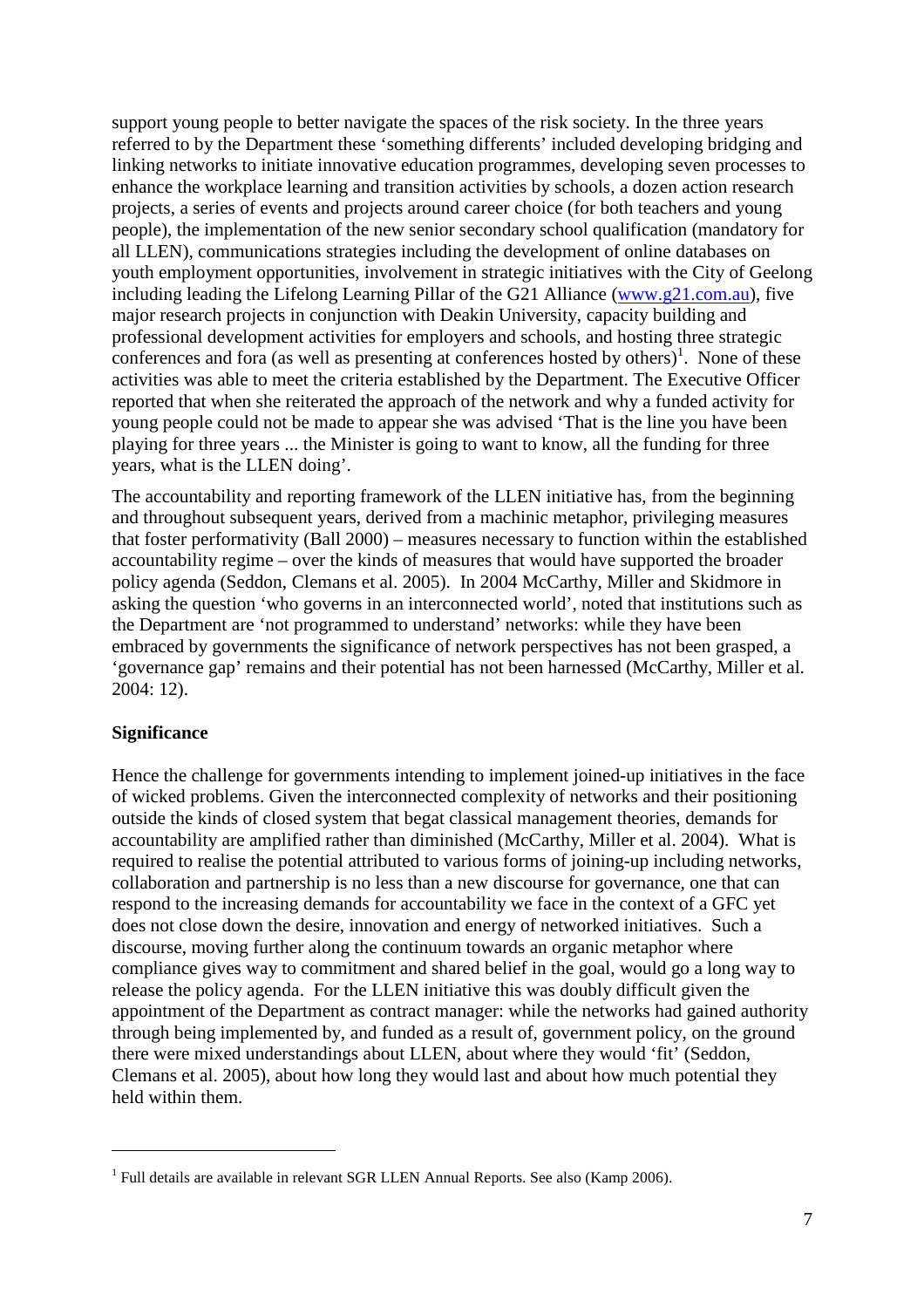The significance of the challenge I am laying down is clear. For Jessop (1998: 29) the networking agenda moves from hierarchy to 'heterarchy' which involves the self-organised steering of multiple agencies, institutions and systems: it draws attention to divergence and co-existence. Yet this still obscures the pressing issue of the need for government to recognise itself as *within, rather than above*, the network (Kamp 2009). From my perspective, one of the major restraints for the Geelong LLEN was the inability for the Department to perceive itself as being part of the network. Rather, it maintained its hierarchical position: its points of intersection were along pre-established paths. This compromised its ability to establish a productive relationship with the LLEN and this, in turn, undermined the LLEN's ability to pursue its strategic agenda, one that the Department itself, acting as the agent of government, desired. For some commentators, this was what the Geelong LLEN – the 'problematic, argumentative LLEN according to its Executive Officer – was modelling. In 2005, subsequent to a Review to assess whether government should continue to invest in the LLEN initiative, a member of the Review Team indicated that the only place where she had seen the sort of 'futures thinking' that the Department itself was promoting, and had seen it succeeding 'vibrantly' was in Geelong (Hull, D. 2005, personal communication, 28 April). Clearly there is a case for a paradigmatic re-alignment: government funding rightly demands accountability yet we need to collaboratively explore the potential for mechanisms for accountability that derive from metaphors other than the machine. In this way we might release the potential for governance to become truly 'enabling': to be attuned to, and potentially as innovative as, the practice which it needs to support.

#### **References**

- Allen, C. (2003). 'Desperately Seeking Fusion: On 'Joined-up Thinking', 'Holistic Practice' and the New Economy of Welfare Professional Power,' *British Journal of Sociology*, 54,287-306.
- Archer, L., Hollingsworth, S. and Halsall, A. (2007). 'University's Not for Me-I'm a Nike Person: Urban Working Class Young People's Negotiations Of "Style," Identity and Educational Engagement,' *Sociology*, 14,219-37.
- Ball, S. J. (2000). 'Performativities and Fabrications in the Education Economy: Towards the Performative Society?,' *Australian Educational Researcher*, 27,(2), 1-23.
- Beck, U. (1992). *Risk Society. Towards a New Modernity. Theory, Culture & Society*. London: Sage.
- Billet, S., Ovens, C., Clemens, A. and Seddon, T. (2007). 'Collaborative Working and Contested Practices: Forming, Developing and Sustaining Social Partnerships in Education,' *Journal of Education Policy*, 22,(6), 637-56.
- Bourdieu, P. (1986). 'The Forms of Capital'. In J. G. Richardson (ed.), *Handbook of Theory and Research for the Sociology of Education*, pp. 241-60. New York: Greenwood Press.
- Bradley, H. and Devadason, R. (2008). 'Fractured Transitions: Young People's Pathways into Contemporary Labour Markets,' *Sociology*, 42,119-36.
- Bradshaw, P. (2009). 'A Contingency Approach to Nonprofit Governance,' *Nonprofit Management and Leadership*, 20,(1), 61-81.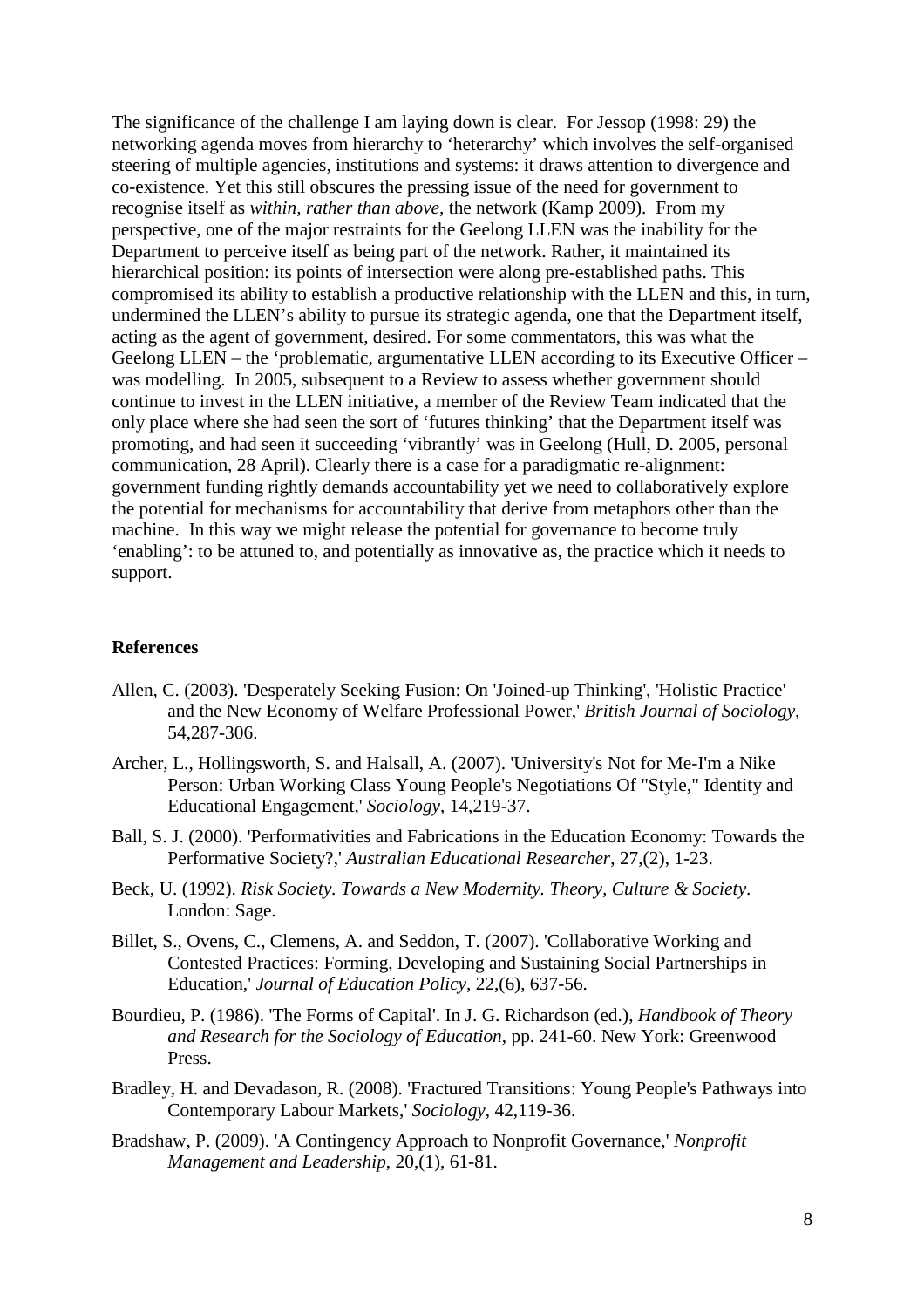Burns, T. and Stalker, G. M. (1961). *The Management of Innovation*. London: Tavistock.

- Considine, M. (2002). *Joined at the Lip? What Does Network Research Tell Us About Governance?* Knowledge, Networks and Joined-Up Government International Conference, Melbourne.
- Deleuze, G. and Guattari, F. (1987). *A Thousand Plateaus. Capitalism and Schizophrenia*. Minneapolis: University of Minnesota Press.
- Department for Education Employment and Workplace Relations (2009). National Partnership on Youth Attainment and Transitions. Canberra: Council of Australian Governments.
- Department of Education Employment and Training (2001). A Guide for Local Learning and Employment Networks. Melbourne: Department of Education, Employment and Training.
- Fayol, H. (1949). *General and Industrial Management*. London: Pitman.
- Foucault, M. (1977). *Discipline and Punish*. London: Penguin Press.
- Geddes, M. (2006). 'Partnerships and the Limits to Local Governance in England: Institutionalist Analysis and Neoliberalism,' *International Journal of Urban and Regional Research*, 30,(1), 76-97.
- Giddens, A. (2002). *Runaway World: How Globalisation Is Reshaping Our Lives*. London: Profile.
- Heckscher, C. (1994). 'Defining the Post-Bureaucratic Type'. In C. Heckscher and A. Donnellon (ed.), *The Post-Bureaucratic Organizations: New Perspectives on Organizational Change*, pp. London: Sage.
- Higham, J. and Yeomans, D. (2010). 'Working Together? Partnership Approaches to 14-19 Education in England,' *British Educational Research Journal*, 36,(3), 379-401.
- Hood, C. (1991). 'A Public Management for All Seasons,' *Public Administration*, 69,(1), 3- 19.
- Jessop, B. (1998). 'The Rise of Governance and the Risks of Failure: The Case of Economic Development,' *International Social Science Journal*, 155,28-43.
- Kamp, A. (2005). 'On Track to What? A Foucauldian Analysis of a Recent Victorian Post-Compulsory Education Policy Initiative,' *Youth Studies Australia*, 24,(2), 39-45.
- ------- (2006). A Study of the Geelong Local Learning and Employment Network. *Faculty of Education*. Geelong: Deakin University.
- ------- (2009). 'Capitals and Commitment: The Case of a Local Learning and Employment Network,' *Discourse: Studies in the Cultural Politics of Education*, 30,(4), 471-82.
- ------- (2012). ''Experimentation in Contact with the Real': Networking with Deleuze & Guattari,' *International Journal of the Humanities*, 9,(6), 165-76.
- Kickert, W. J. M., Klijn, E. H. and Koppenjan, J. F. M., Eds. (1997). *Managing Complex Networks. Strategies for the Public Sector*. London, Sage.
- Kirby, P. (2000). Ministerial Review of Post Compulsory Education and Training Pathways in Victoria. Melbourne: Department of Education, Employment and Training.
- Kirkpatrick, I., Ackroyd, S. and Walker, R. M. (2005). *The New Managerialism and Public Sector Professionals*. London: Palgrave.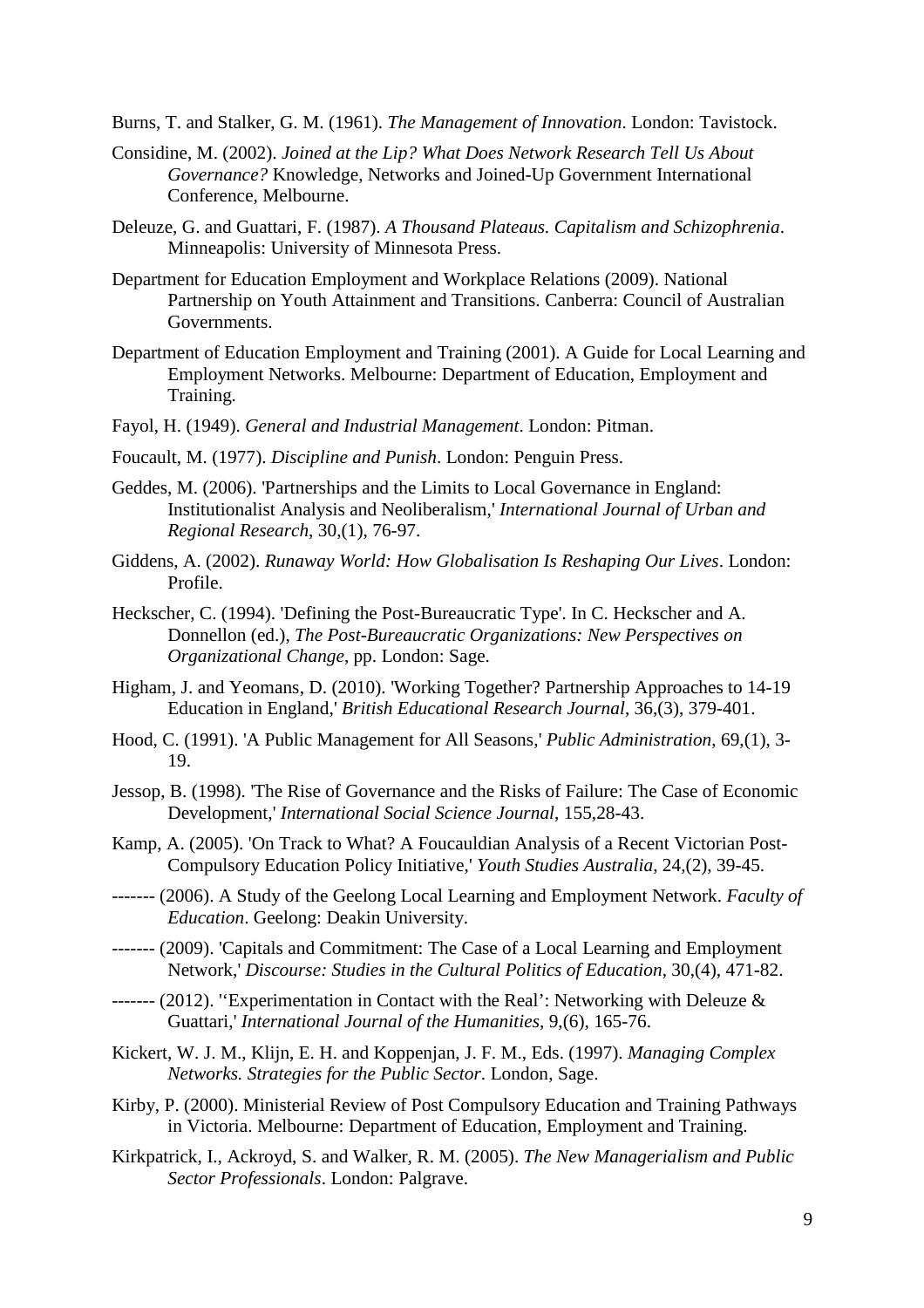- Lamb, S. and Mason, K. (2008). How Young People Are Faring '08. An Update About the Learning and Work Situation of Young Australians. Melbourne: Foundation for Young Australians.
- Littler, C. R. (1982). *The Development of the Labour Process in Capitalist Societies*. London: Heinemann.
- Lumby, J. and Morrison, M. (2006). Partnership, Conflict and Gaming. *Journal of Education Policy*. 21**:** 323-41.
- Maguire, M. and Ball, S. J. (2012). 'School-to-Work Transitions'. In N. Lesko and S. Talburt (ed.), *Keywords in Youth Studies. Tracing Affects, Movements, Knowledges*, pp. 49- 53. New York: Routledge.
- McCarthy, H., Miller, P. and Skidmore, P. (2004). *Network Logic. Who Governs in an Interconnected World?* London: DEMOS.
- McTaggart, R. (1991). *Action Research. A Short Modern History*. Geelong: Deakin University.
- Minister of Education and Training (2003). *Minister's Challenge to Llens*. Inaugural LLEN / VLESC Conference, Melbourne.
- Morgan, G. (1980). 'Paradigms, Metaphors, and Puzzle Solving in Organizational Theory,' *Administrative Science Quarterly*, 25,(4), 605-22.
- O'Flynn, J. (2007). 'From New Public Management to Public Value: Paradigmatic Change and Managerial Implications,' *The Australian Journal of Public Administration*, 66,(3), 353-66.
- O'Higgins, N. (2012). This Time It's Different? Youth Labour Markets During 'the Great Recesssion'. Bonn: Institute for the Study of Labour.
- OECD (2004). New Forms of Governance for Economic Development. Paris: OECD.
- ------- (2012). The Challenge of Promoting Youth Unemployment in the G20 Countries. Paris: OECD.
- Olsen, J. P. (2005). 'Maybe It Is Time to Rediscover Bureaucracy,' *Journal of Public Administration Research and Theory*, 16,1-24.
- Pierre, J., Ed. (2000). *Debating Governance, Authority, Steering, and Democracy*. Oxford, Oxford University Press.
- Pollitt, C. (1993). *Managerialism and Public Services*. Oxford: Blackwell.
- Pollitt, C. and Bouchaert, G. (2004). *Public Management Reform: A Comparative Analysis*. Oxford: Oxford University Press.
- Rhodes, R. (1996). 'The New Governance: Governing without Government,' *Political Studies*, XLIV,652-67.
- Rittel, H. W. J. and Webber, M. M. (1973). 'Dilemmas in a General Theory of Planning,' *Policy Sciences*, 4,(2), 155-69.
- Robinson, L. and Keating, J. (2004). What Can Llens Achieve? A Preliminary Exploration of Their Impact. Melbourne: The University of Melbourne Centre for Post Compulsory Education and Lifelong Learning.